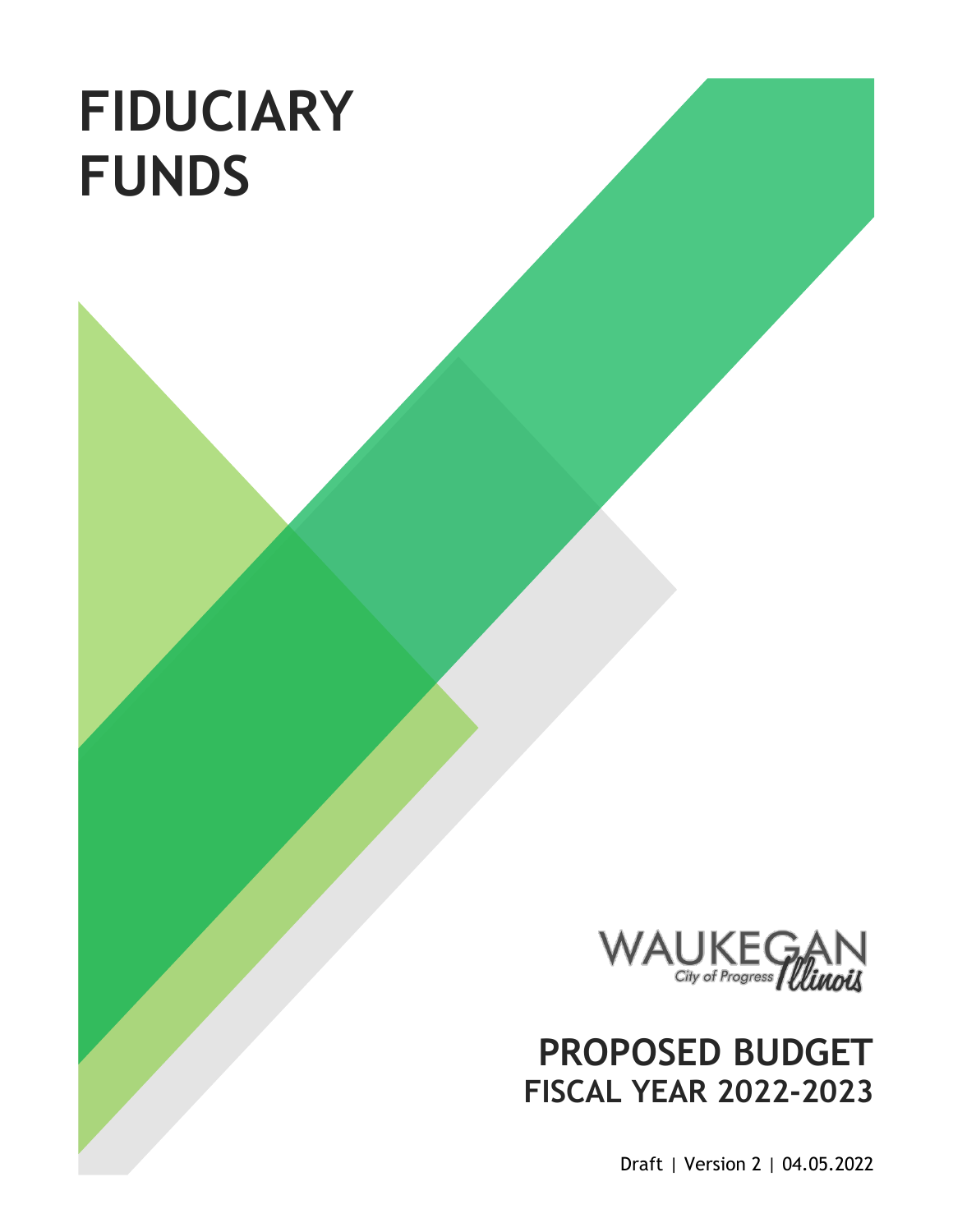#### Fiduciary Funds: FY23 Budget City of Waukegan, IL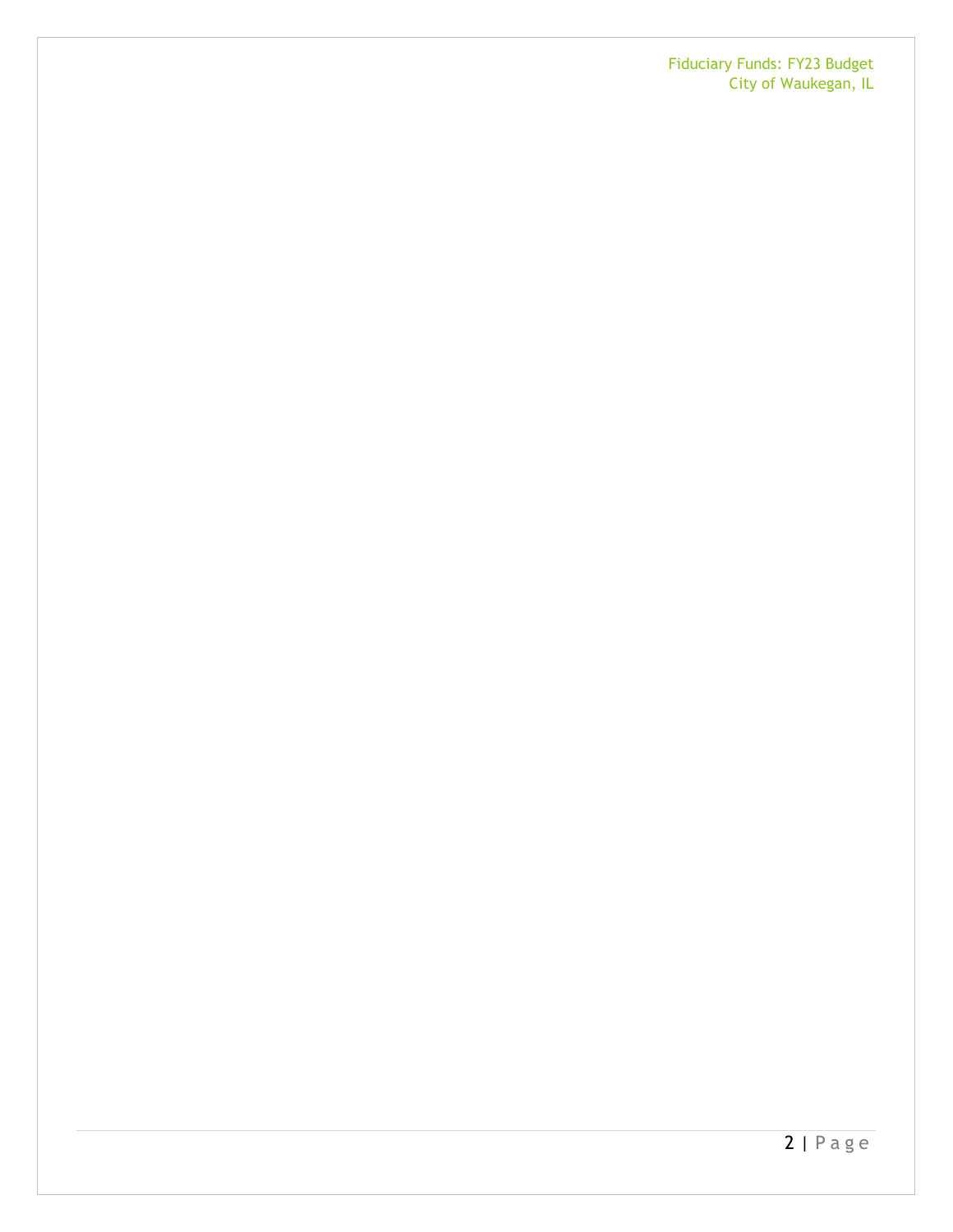# **TABLE OF CONTENTS**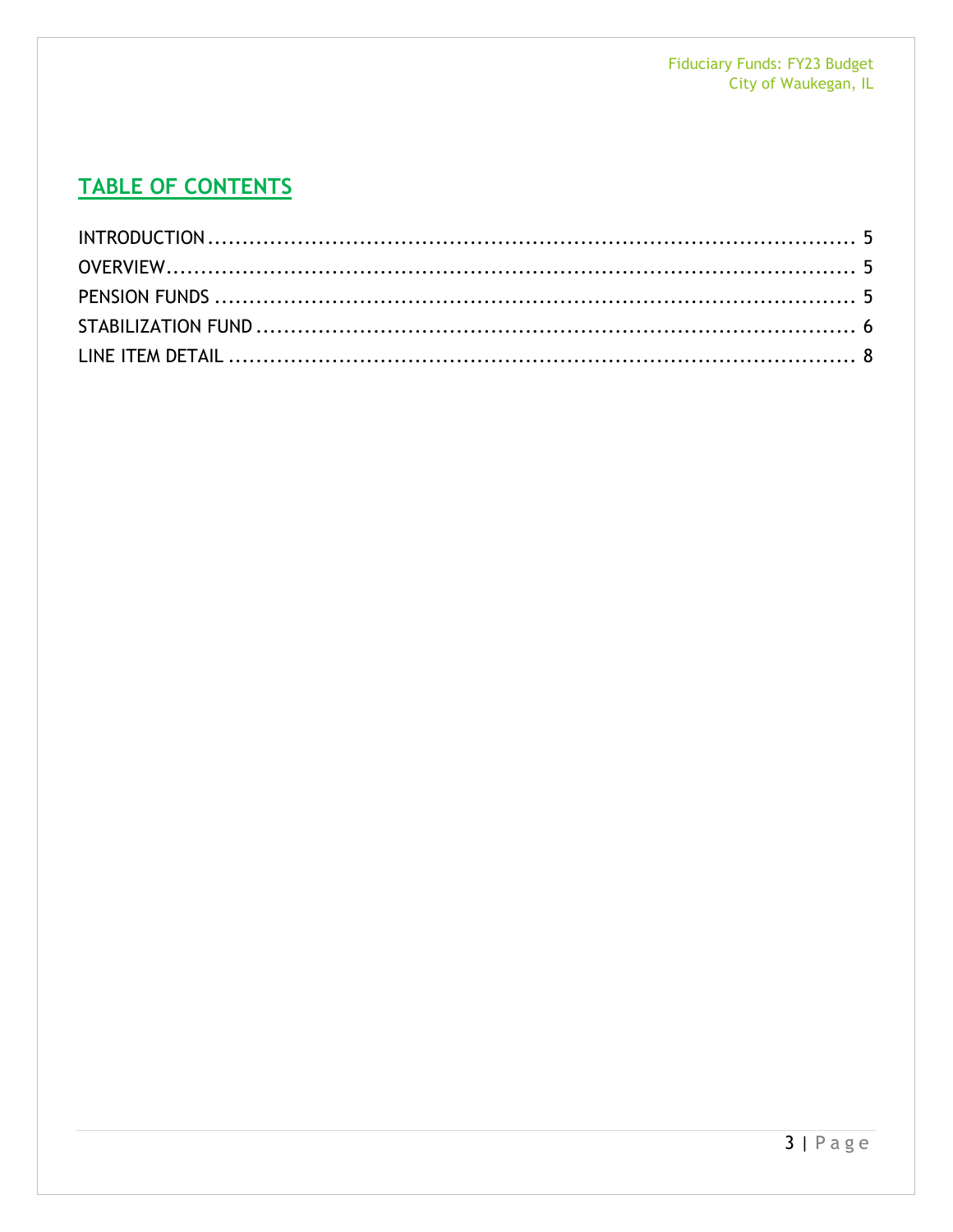#### Fiduciary Funds: FY23 Budget City of Waukegan, IL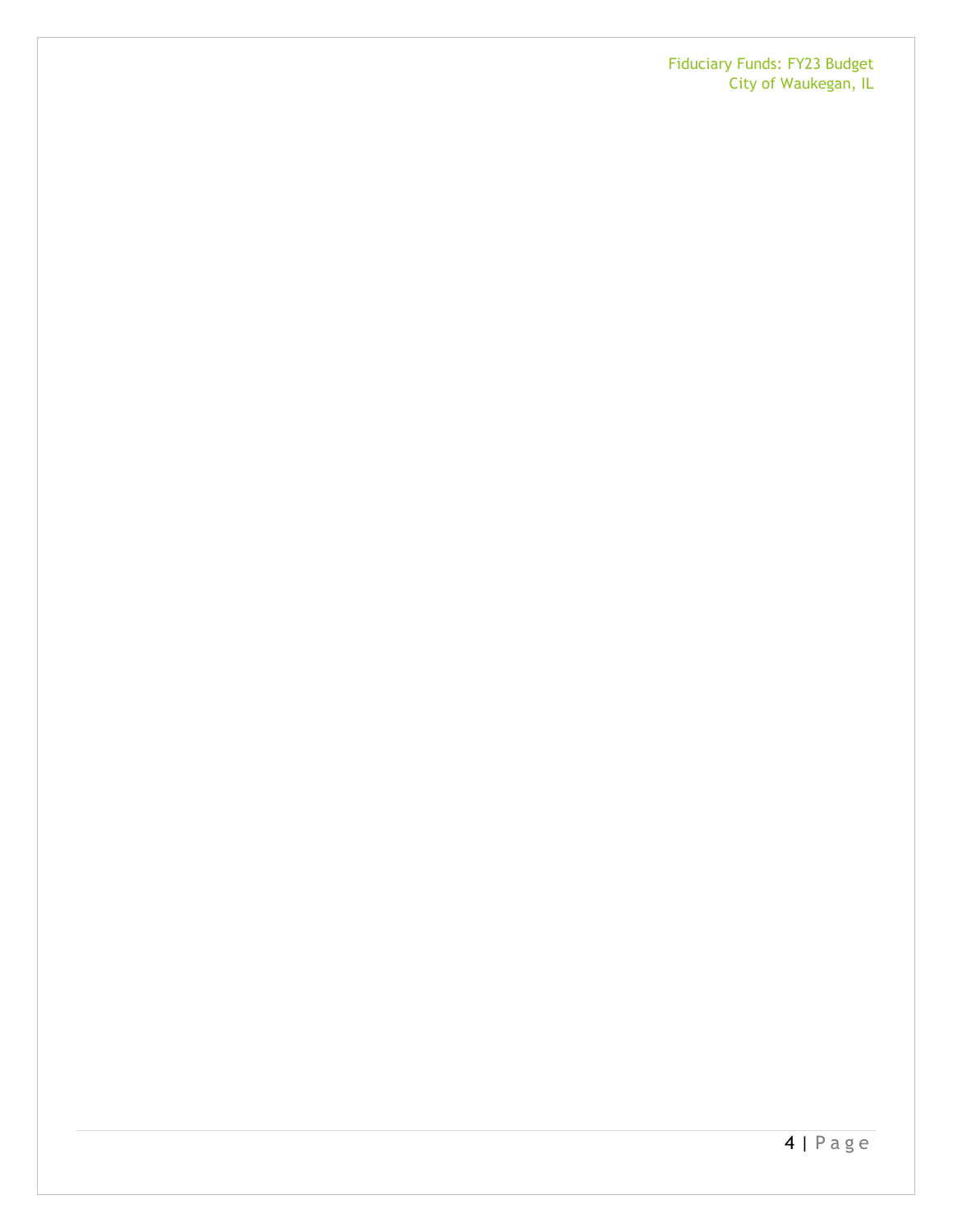## <span id="page-4-0"></span>**INTRODUCTION**

The City uses Fiduciary Funds to account for resources held by the City but restricted to uses outside of the government's ongoing operations. The Police and Fire Pension Funds are subject to the City's appropriation but are managed by independent boards. The City also accounts for the Stabilization ("Working Cash") Fund, which is used to provide for liquidity, meet unexpected revenue shortfalls, and address financial emergencies.

## <span id="page-4-1"></span>**OVERVIEW**

The Fiscal Year 2022-23 ("FY23") Fiduciary Funds budget calls for \$36.9 million in revenue and expenses totaling \$18.6 million. A surplus of \$18.3 million is expected in the Fiduciary Funds, as it is important that these funds generate an operating surplus so that it can be allocated back to the funds' assets for future obligations.

| <b>FIDUCIARY FUNDS - FY23 BUDGET OVERVIEW</b> |                 |
|-----------------------------------------------|-----------------|
|                                               |                 |
| <b>REVENUES</b>                               | 36,916,500.00   |
| <b>EXPENDITURES</b>                           | (18,627,400.00) |
| <b>SURPLUS (DEFICIT) BEFORE TRANSFERS</b>     | 18,289,100.00   |
| <b>TRANSFERS IN</b>                           |                 |
| <b>TRANSFERS OUT</b>                          |                 |
| <b>SURPLUS (DEFICIT) AFTER TRANSFERS</b>      | 18,289,100.00   |

#### <span id="page-4-2"></span>**PENSION FUNDS**

Pension fund revenues consist of three sources: employer contribution, employee contributions, and investment income. The employer contribution, calculated by an independent actuary, is based upon benefit levels, demographics, and investment returns. The City funds this obligation through Property and Video Gaming Taxes. The Waukegan Police and Fire Pension Funds remit monthly pension benefit payments to the City's retired or disabled police officers and firefighters, or their surviving beneficiaries.

The employer contributions to the pension funds are budgeted for a total of \$16.7 million during FY23. Video gaming taxes will account for \$1.5 million, and interest and investment income is anticipated to total \$15.9 million.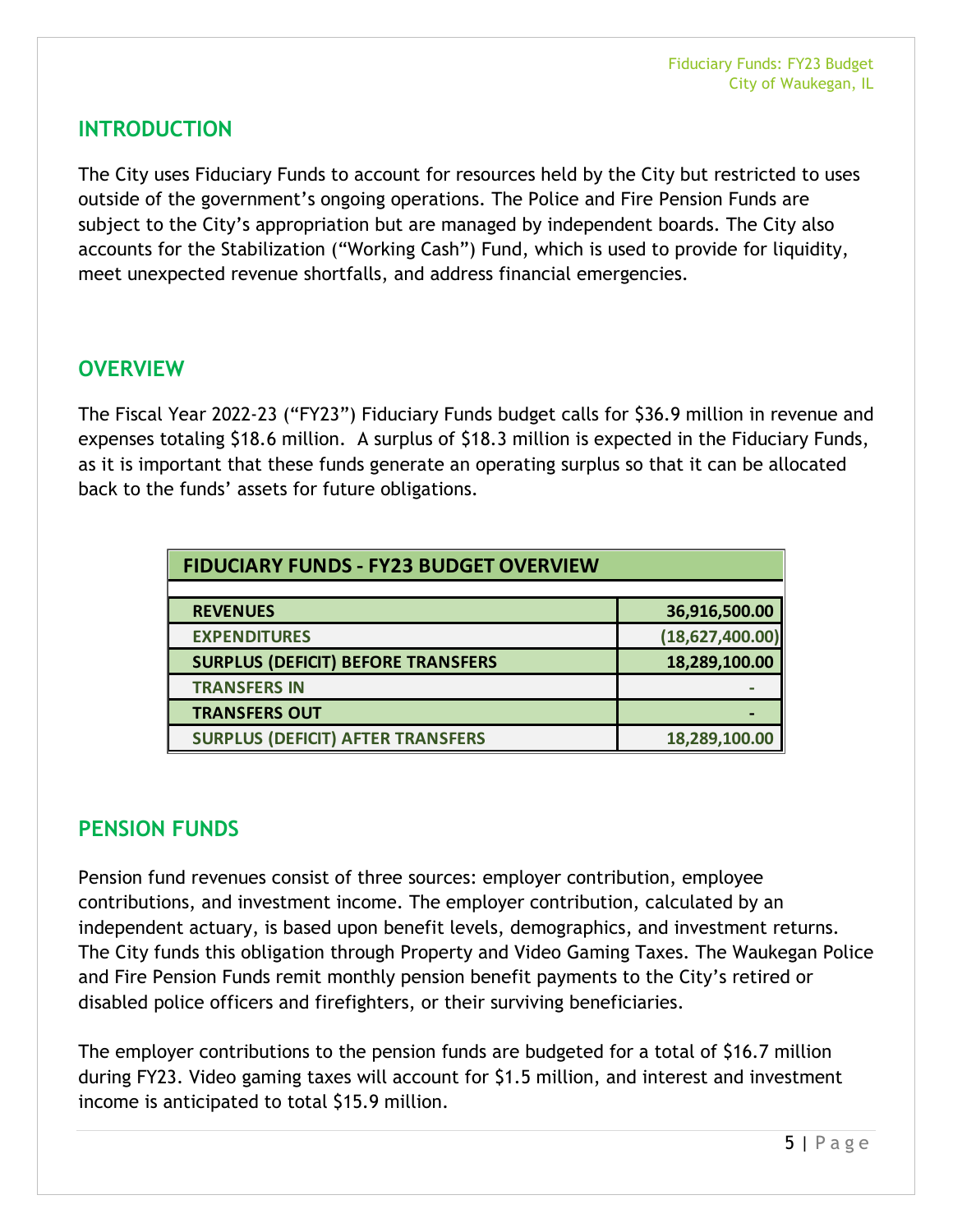Annual expenditures include the disbursement of monthly retirement benefits, beneficiary benefits, and disability benefits and are projected to total \$18.1 million during FY23 for both funds combined. Professional services related to the management of the funds including legal services and investment advisory are expected to reach \$511.0 thousand.

# <span id="page-5-0"></span>**STABILIZATION FUND**

The Stabilization Fund, or "Working Cash" was established in 2009 and is made up of investment incomes and unanticipated revenues. Permanent withdrawals must meet specific criteria as detailed in the Stabilization Fund Policy. The City Treasurer maintains the cash balances in the Stabilization Fund. For FY23, the only revenue projected for the Fund is \$6.5 thousand in investment income. There are also no permanent transfers out of the Fund.

Actual revenues, expenditures, and transfers for the prior fiscal year, the FY22 original budget, and the FY23 budget are shown on the following page. The remaining pages feature line item detail for the FY23 budget proposal.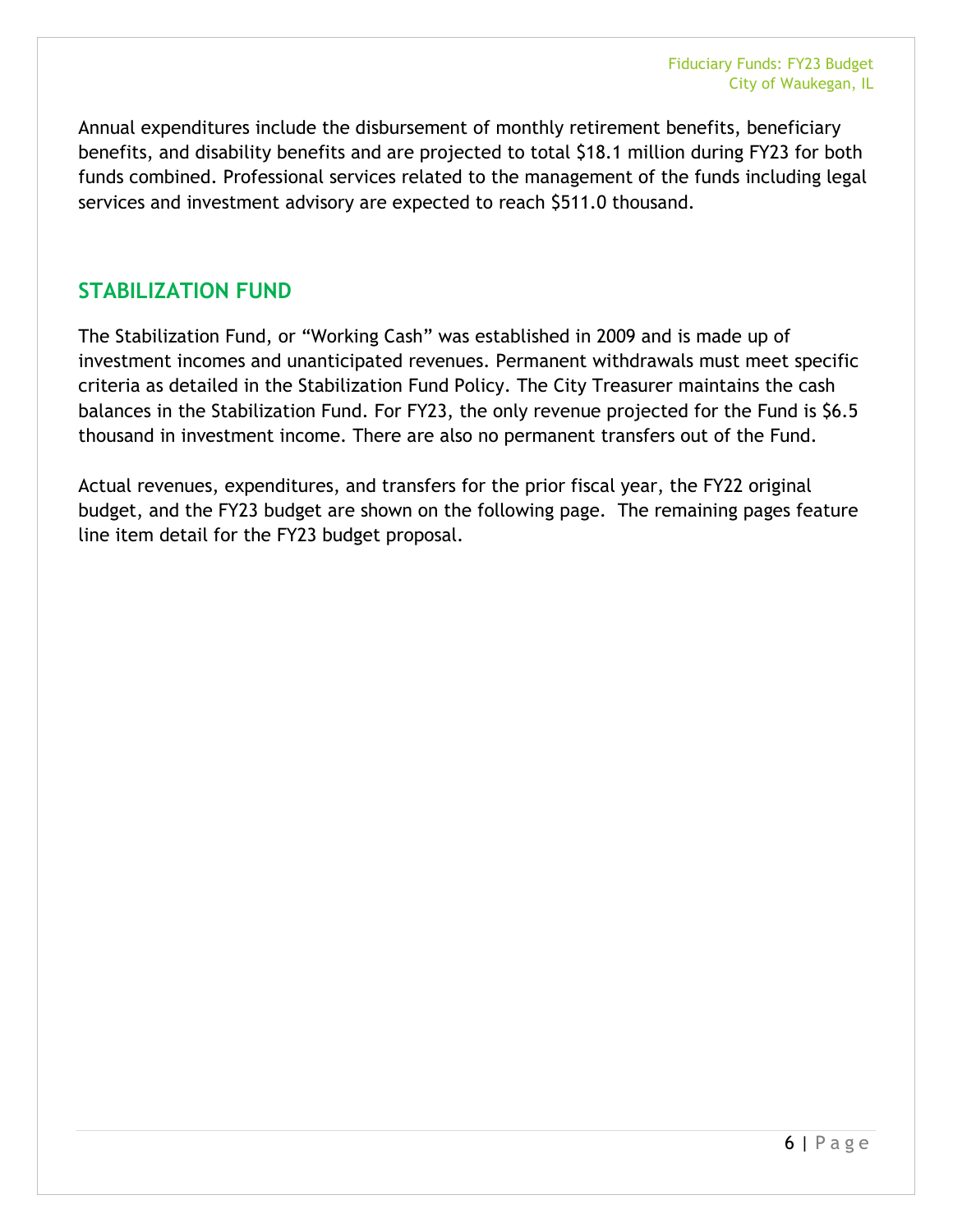# **FIDUCIARY FUNDS BUDGET FY2023**

#### **REVENUES**

| <b>REVENUES</b> |                 |                                  |                   |                     |                        | FY23 v FY22 Budget |         |
|-----------------|-----------------|----------------------------------|-------------------|---------------------|------------------------|--------------------|---------|
| <b>Fund</b>     | Detail          | <b>Desc</b>                      | <b>FY21</b>       | <b>FY22 OBudget</b> | <b>FY23 Budget Req</b> | \$ Change          | $%$ Chq |
|                 | <b>SUB 3000</b> | <b>TAX COLLECTION</b>            | (15, 344, 394.72) | (16,920,000.00)     | (18, 164, 100.00)      | (1,244,100.00)     | 7.4%    |
|                 | <b>SUB 3400</b> | <b>FEES</b>                      |                   |                     |                        |                    |         |
|                 | <b>SUB 4400</b> | <b>INTERGOVERNMENTAL REVENUE</b> |                   | $\qquad \qquad$     |                        |                    |         |
|                 | <b>SUB 4600</b> | <b>INTEREST EARNED</b>           | (3,763,800.85)    | (2,020,000.00)      | (2,216,500.00)         | (196, 500.00)      | 9.7%    |
|                 | <b>SUB 4800</b> | <b>MISCELLANEOUS REVENUE</b>     | (17,533.70)       |                     | (2,500.00)             | (2,500.00)         |         |
|                 | <b>SUB 4900</b> | <b>OTHER FINANCING SOURCES</b>   | (44, 490, 878.59) | (6,100,000.00)      | (13,674,400.00)        | (7,574,400.00)     | 124.2%  |
|                 | <b>SUB 5800</b> | <b>PREMIUM CONTRIBUTIONS</b>     | (2,712,986.83)    | (2,700,000.00)      | (2,859,000.00)         | (159,000.00)       | 5.9%    |
|                 |                 | <b>TOTAL 700 REVENUES</b>        | (66, 329, 594.69) | (27,740,000.00)     | (36, 916, 500.00)      | (9, 176, 500.00)   | 33.1%   |

| <b>EXPENDITURES BY SUB</b> | <b>FY23 v FY22 Budget</b> |                               |               |                     |                        |              |         |
|----------------------------|---------------------------|-------------------------------|---------------|---------------------|------------------------|--------------|---------|
| <b>Fund</b>                | Detail                    | <b>Desc</b>                   | <b>FY21</b>   | <b>FY22 OBudget</b> | <b>FY23 Budget Req</b> | \$ Change    | $%$ Chq |
|                            | <b>SUB 2200</b>           | <b>PERSONNEL BENEFITS</b>     | 17,077,034.35 | 15,700,000.00       | 18,116,400.00          | 2,416,400.00 | 15.4%   |
|                            | <b>SUB 2400</b>           | <b>CONTRACTUAL SERVICES</b>   | 481,472.49    | 550,000.00          | 511,000.00             | (39,000.00)  | (7.1%)  |
|                            | <b>SUB 2500</b>           | <b>COMMODITIES</b>            | (986.96)      |                     |                        |              |         |
|                            | <b>SUB 2800</b>           | <b>NON-CASH EXPENSE</b>       | (3,817.19)    |                     |                        |              |         |
|                            |                           | <b>TOTAL 700 EXPENDITURES</b> | 17,553,702.69 | 16,250,000.00       | 18,627,400.00          | 2,377,400.00 | 14.6%   |

|             | <b>EXPENDITURES BY FUND</b> | FY23 v FY22 Budget            |               |                     |                        |              |       |
|-------------|-----------------------------|-------------------------------|---------------|---------------------|------------------------|--------------|-------|
| <b>Fund</b> | <b>Detail</b>               | <b>Desc</b>                   | <b>FY21</b>   | <b>FY22 OBudget</b> | <b>FY23 Budget Req</b> | \$ Change    | % Chg |
|             | 714                         | <b>WORKING CASH</b>           |               |                     |                        |              |       |
|             | 719                         | <b>POLICE PENSION</b>         | 9,914,849.95  | 9,033,000.00        | 10,516,400.00          | 1,483,400.00 | 16.4% |
|             | 720                         | <b>FIREFIGHTER'S PENSION</b>  | 7,643,656.89  | 7,217,000.00        | 8,111,000.00           | 894,000.00   | 12.4% |
|             | 721                         | <b>CEMETERY TRUST</b>         | 150.00        |                     | -                      |              |       |
|             | 740                         | <b>COLLECTOR'S TRUST</b>      | (4,954.15)    | $\blacksquare$      |                        |              |       |
|             |                             | <b>TOTAL 700 EXPENDITURES</b> | 17,553,702.69 | 16,250,000.00       | 18,627,400.00          | 2,377,400.00 | 14.6% |
|             |                             |                               |               |                     |                        |              |       |
|             |                             | <b>EXCESS OF REV OVER EXP</b> | 48,775,892.00 | 11,490,000.00       | 18,289,100.00          | 6,799,100.00 | 59.2% |

|             | <b>OTHER FINANCING SOURCES</b> | FY23 v FY22 Budget           |             |                     |                        |            |             |
|-------------|--------------------------------|------------------------------|-------------|---------------------|------------------------|------------|-------------|
| <b>Fund</b> | Detail                         | <b>Desc</b>                  | <b>FY21</b> | <b>FY22 OBudget</b> | <b>FY23 Budget Req</b> | \$ Change  | $%$ Chq     |
|             | <b>SUB 6300</b>                | <b>TRANSFERS IN</b>          | -           | $\blacksquare$      |                        |            |             |
|             | <b>SUB 6800</b>                | <b>TRANSFERS OUT</b>         |             | (249,000.00)        |                        | 249,000.00 | $(100.0\%)$ |
|             |                                | <b>TOTAL OTHER FINANCING</b> |             | (249,000.00)        |                        | 249,000.00 | (100.0%)    |

| <b>NET CHANGE IN FUND BALANCE</b>   | (48, 775, 892.00) | (11, 241, 000.00) | (18, 289, 100.00)      |                   |        |
|-------------------------------------|-------------------|-------------------|------------------------|-------------------|--------|
| <b>FUND BAL., BEGINNING OF YEAR</b> | (192.559.032.51)  | (241.334.924.51)  | (252, 575, 924.51)     |                   |        |
| UNREST. FUND BAL., END OF YEAR      | (241.334.924.51)  | (252.575.924.51)  | (270, 865, 024.51)     | (18, 289, 100.00) | (7.2%) |
|                                     | FY21              | FY22 OBudaet      | <b>FY23 Budget Reg</b> | FB Incr (Decr)    | $\%$   |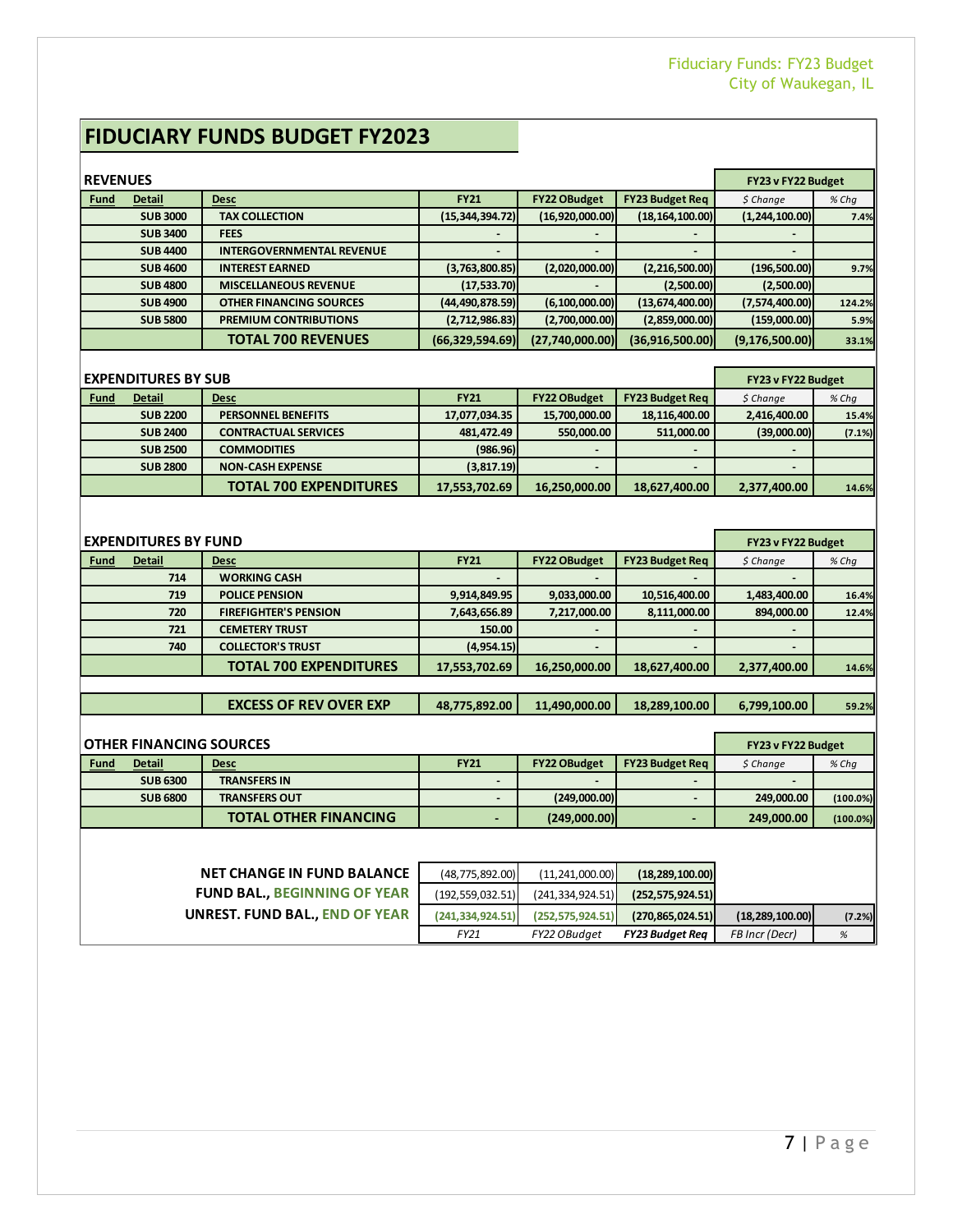#### Fiduciary Funds: FY23 Budget City of Waukegan, IL

# <span id="page-7-0"></span>**LINE ITEM DETAIL**

#### **FUND 714 - WORKING CASH**

| <b>REVENUES</b>                           |                                  |                                  |                                          | FY23 v FY22 Budget           |                |
|-------------------------------------------|----------------------------------|----------------------------------|------------------------------------------|------------------------------|----------------|
| <b>Description</b>                        | <b>FY21</b>                      | <b>FY22 OBudget</b>              | <b>FY23 Budget</b>                       | \$ Change                    | % Chq          |
| Property Tax                              | (5, 293.72)                      |                                  |                                          |                              |                |
| <b>TAX COLLECTION</b>                     | (5, 293.72)                      |                                  |                                          |                              |                |
| <b>GRANT-Federal</b>                      |                                  |                                  |                                          |                              |                |
| <b>INTERGOVERNMENTAL REVENUE</b>          |                                  | -                                |                                          |                              |                |
| <b>Interest Earned</b>                    | (13, 479.96)                     | ä,                               | (6,500.00)                               | (6,500.00)                   |                |
| <b>INTEREST EARNED</b>                    | (13, 479.96)                     | ٠                                | (6,500.00)                               | (6,500.00)                   |                |
| RETURN OF ACCUMULATED RESERVE             |                                  | ä,                               |                                          |                              |                |
| <b>MISCELLANEOUS REVENUE</b>              | $\overline{\phantom{a}}$         | $\overline{\phantom{0}}$         | $\overline{\phantom{a}}$                 | $\overline{\phantom{a}}$     |                |
| <b>TOTAL 714 REVENUES</b>                 | (18, 773.68)                     |                                  | (6,500.00)                               | (6,500.00)                   |                |
|                                           |                                  |                                  |                                          |                              |                |
| <b>EXPENDITURES</b>                       |                                  |                                  |                                          | FY23 v FY22 Budget           |                |
| <b>Description</b>                        | <b>FY21</b>                      | <b>FY22 OBudget</b>              | <b>FY23 Budget</b>                       | \$ Change                    | % Chg          |
| Miscellaneous Expense                     |                                  |                                  |                                          |                              |                |
| <b>COMMODITIES</b>                        | -                                | -                                | $\qquad \qquad \blacksquare$             | -                            |                |
| <b>TOTAL 714 EXPENDITURES</b>             |                                  |                                  |                                          |                              |                |
|                                           |                                  |                                  |                                          |                              |                |
| <b>EXCESS OF REV OVER EXP</b>             | 18,773.68                        |                                  | 6,500.00                                 | 6,500.00                     |                |
|                                           |                                  |                                  |                                          |                              |                |
|                                           |                                  |                                  |                                          |                              |                |
| <b>OTHER FINANCING SOURCES</b>            |                                  |                                  |                                          | FY23 v FY22 Budget           |                |
| <b>Description</b>                        | <b>FY21</b>                      | <b>FY22 OBudget</b>              | <b>FY23 Budget</b>                       | \$ Change                    | % Chg          |
| <b>Transfers to General Fund</b>          |                                  |                                  |                                          |                              |                |
| <b>Transfers to Homeland Security</b>     |                                  | 100,000.00                       |                                          | (100,000.00)                 | $(100.0\%)$    |
| Transfers to Plan & Dev Grants            |                                  | 149,000.00                       |                                          | (149,000.00)                 | $(100.0\%)$    |
| Transfers to Capital Leases Re            |                                  |                                  |                                          |                              |                |
| Transfers to Sewer/Water Fd.              |                                  |                                  |                                          |                              |                |
| <b>TRANSFERS OUT</b>                      |                                  | (249,000.00)                     |                                          | 249,000.00                   | (100.0%)       |
| <b>TOTAL OTHER FINANCING</b>              |                                  | (249,000.00)                     |                                          | 249,000.00                   | (100.0%)       |
|                                           |                                  |                                  |                                          |                              |                |
|                                           |                                  |                                  |                                          |                              |                |
| <b>NET CHANGE IN FUND BALANCE</b>         | (18, 773.68)                     | 249,000.00                       | (6,500.00)                               |                              |                |
| <b>Stabilization Amount</b>               | 328,449.60                       | 400,000.00                       |                                          |                              |                |
| Committed for Stabilization               | (6, 101, 480.00)                 |                                  |                                          |                              |                |
| Unassigned                                | (2,730,561.97)                   | (6,429,929.60)<br>(2,420,886.05) | (6,829,929.60)<br>(1,771,886.05)         |                              |                |
|                                           |                                  |                                  |                                          |                              |                |
| <b>FUND BAL., BEGINNING OF YEAR</b>       | (8,832,041.97)                   | (8,850,815.65)                   | (8,601,815.65)                           |                              |                |
|                                           |                                  |                                  |                                          |                              |                |
| Committed for Stabilization<br>Unassigned | (6,429,929.60)<br>(2,420,886.05) | (6,829,929.60)<br>(1,771,886.05) | (6,829,929.60)<br>(1,778,386.05)         |                              |                |
|                                           |                                  |                                  |                                          |                              |                |
| <b>UNREST. FUND BAL., END OF YEAR</b>     | (8,850,815.65)<br>FY21           | (8,601,815.65)<br>FY22 OBudget   | (8,608,315.65)<br><b>FY23 Budget Req</b> | (6,500.00)<br>FB (Incr) Decr | (0.1%)<br>$\%$ |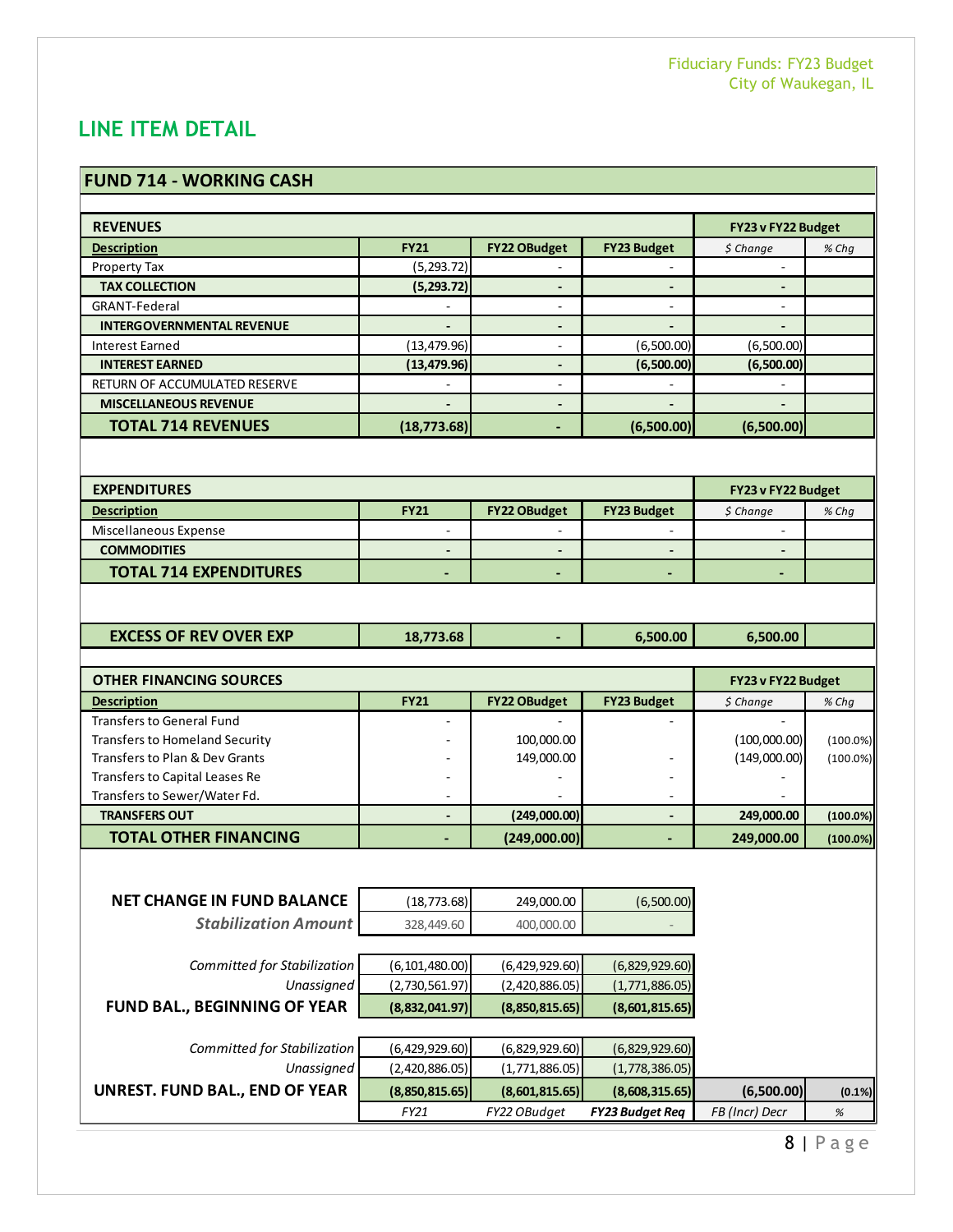#### **FUND 719 - POLICE PENSION**

| <b>REVENUES</b>                |                   |                     |                    | FY23 v FY22 Budget |         |
|--------------------------------|-------------------|---------------------|--------------------|--------------------|---------|
| <b>Description</b>             | <b>FY21</b>       | <b>FY22 OBudget</b> | <b>FY23 Budget</b> | \$ Change          | % Chg   |
| <b>Property Tax</b>            | (8,407,553.83)    | (9, 130, 000.00)    | (9,262,000.00)     | (132,000.00)       | 1.4%    |
| Gaming Video Tax Revenue       | (459, 303.33)     | (500,000.00)        | (750,000.00)       | (250,000.00)       | 50.0%   |
| <b>TAX COLLECTION</b>          | (8,866,857.16)    | (9,630,000.00)      | (10,012,000.00)    | (382,000.00)       | 4.0%    |
| <b>Interest Earned</b>         | 10,247.53         | (10,000.00)         | (10,000.00)        |                    | 0.0%    |
| Interest Earned-Federal Invest | (1,056,143.82)    | (1,000,000.00)      | (1,000,000.00)     |                    | 0.0%    |
| <b>Interest Earned</b>         | (1, 271, 084.58)  |                     |                    | $\blacksquare$     |         |
| <b>INTEREST EARNED</b>         | (2,316,980.87)    | (1,010,000.00)      | (1,010,000.00)     |                    | 0.0%    |
| Miscellaneous Revenue          | (6,588.64)        |                     | (1,000.00)         | (1,000.00)         |         |
| <b>MISCELLANEOUS REVENUE</b>   | (6,588.64)        |                     | (1,000.00)         | (1,000.00)         |         |
| Income From US Govt Obl        | 132,892.35        | (1,000,000.00)      | (1,500,000.00)     | (500,000.00)       | 50.0%   |
| Income Fr Mutual Funds         | (25,402,573.05)   |                     | (5,200,000.00)     | (5,200,000.00)     |         |
| Income Fr Com/Pref Stocks      |                   | (300,000.00)        | (100,000.00)       | 200,000.00         | (66.7%) |
| (Gain) Loss on Sale Mutual Fd  |                   | (2,900,000.00)      | (1,320,000.00)     | 1,580,000.00       | (54.5%) |
| <b>OTHER FINANCING SOURCES</b> | (25, 269, 680.70) | (4,200,000.00)      | (8, 120, 000.00)   | (3,920,000.00)     | 93.3%   |
| <b>Retiree Contributions</b>   | (1,606,515.90)    | (1,600,000.00)      | (1,659,000.00)     | (59,000.00)        | 3.7%    |
| <b>PREMIUM CONTRIBUTIONS</b>   | (1,606,515.90)    | (1,600,000.00)      | (1,659,000.00)     | (59,000.00)        | 3.7%    |
| <b>TOTAL 719 REVENUES</b>      | (38,066,623.27)   | (16,440,000.00)     | (20,802,000.00)    | (4,362,000.00)     | 26.5%   |
|                                |                   |                     |                    |                    |         |

| <b>EXPENDITURES</b>                |              |                     |                    |              | FY23 v FY22 Budget |
|------------------------------------|--------------|---------------------|--------------------|--------------|--------------------|
| <b>Description</b>                 | <b>FY21</b>  | <b>FY22 OBudget</b> | <b>FY23 Budget</b> | \$ Change    | % Chq              |
| Pension Fund Monthly Payroll       | 9,645,402.84 | 8,800,000.00        | 10,232,400.00      | 1,432,400.00 | 16.3%              |
| <b>PERSONNEL BENEFITS</b>          | 9,645,402.84 | 8,800,000.00        | 10,232,400.00      | 1,432,400.00 | 16.3%              |
| <b>Fiduciary Insurance</b>         | 8,975.58     | 17,300.00           | 12,000.00          | (5,300.00)   | (30.6%)            |
| <b>Bank Service Charges</b>        | 27,448.97    | 25,700.00           | 30,000.00          | 4,300.00     | 16.7%              |
| Conference & Travel                | 3,214.64     | 2,800.00            | 4,000.00           | 1,200.00     | 42.9%              |
| Training & Schooling               |              | 3,000.00            |                    | (3,000.00)   | $(100.0\%)$        |
| Legal Services                     | 20,525.93    | 14,200.00           | 20,000.00          | 5,800.00     | 40.8%              |
| <b>Other Professional Services</b> | 79,940.00    | 60,000.00           | 90,000.00          | 30,000.00    | 50.0%              |
| Membership Dues                    | 265.00       |                     |                    |              |                    |
| <b>Investment Expense</b>          | 121,076.99   | 100,000.00          | 120,000.00         | 20,000.00    | 20.0%              |
| St of IL-DOI Compliance Fee        | 8,000.00     | 10,000.00           | 8,000.00           | (2,000.00)   | $(20.0\%)$         |
| <b>CONTRACTUAL SERVICES</b>        | 269,447.11   | 233,000.00          | 284,000.00         | 51,000.00    | 21.9%              |
| <b>TOTAL 719 EXPENDITURES</b>      | 9,914,849.95 | 9,033,000.00        | 10,516,400.00      | 1,483,400.00 | 16.4%              |
|                                    |              |                     |                    |              |                    |

**EXCESS OF REV OVER EXP 28,151,773.32 7,607,000.00 10,285,600.00 2,678,600.00 35.2%**

| <b>OTHER FINANCING SOURCES</b>        | FY23 v FY22 Budget |                     |                        |                   |         |
|---------------------------------------|--------------------|---------------------|------------------------|-------------------|---------|
| <b>Description</b>                    | <b>FY21</b>        | <b>FY22 OBudget</b> | <b>FY23 Budget</b>     | \$ Change         | $%$ Chq |
| <b>TOTAL OTHER FINANCING</b>          |                    | -                   |                        |                   |         |
|                                       |                    |                     |                        |                   |         |
| <b>NET CHANGE IN FUND BALANCE</b>     | (28, 151, 773.32)  | (7,607,000.00)      | (10, 285, 600.00)      |                   |         |
| <b>FUND BAL., BEGINNING OF YEAR</b>   | (106,244,258.35)   | (134,396,031.67)    | (142,003,031.67)       |                   |         |
| <b>UNREST. FUND BAL., END OF YEAR</b> | (134, 396, 031.67) | (142,003,031.67)    | (152, 288, 631.67)     | (10, 285, 600.00) | (7.2%)  |
|                                       | FY21               | FY22 OBudget        | <b>FY23 Budget Reg</b> | FB (Incr) Decr    | %       |